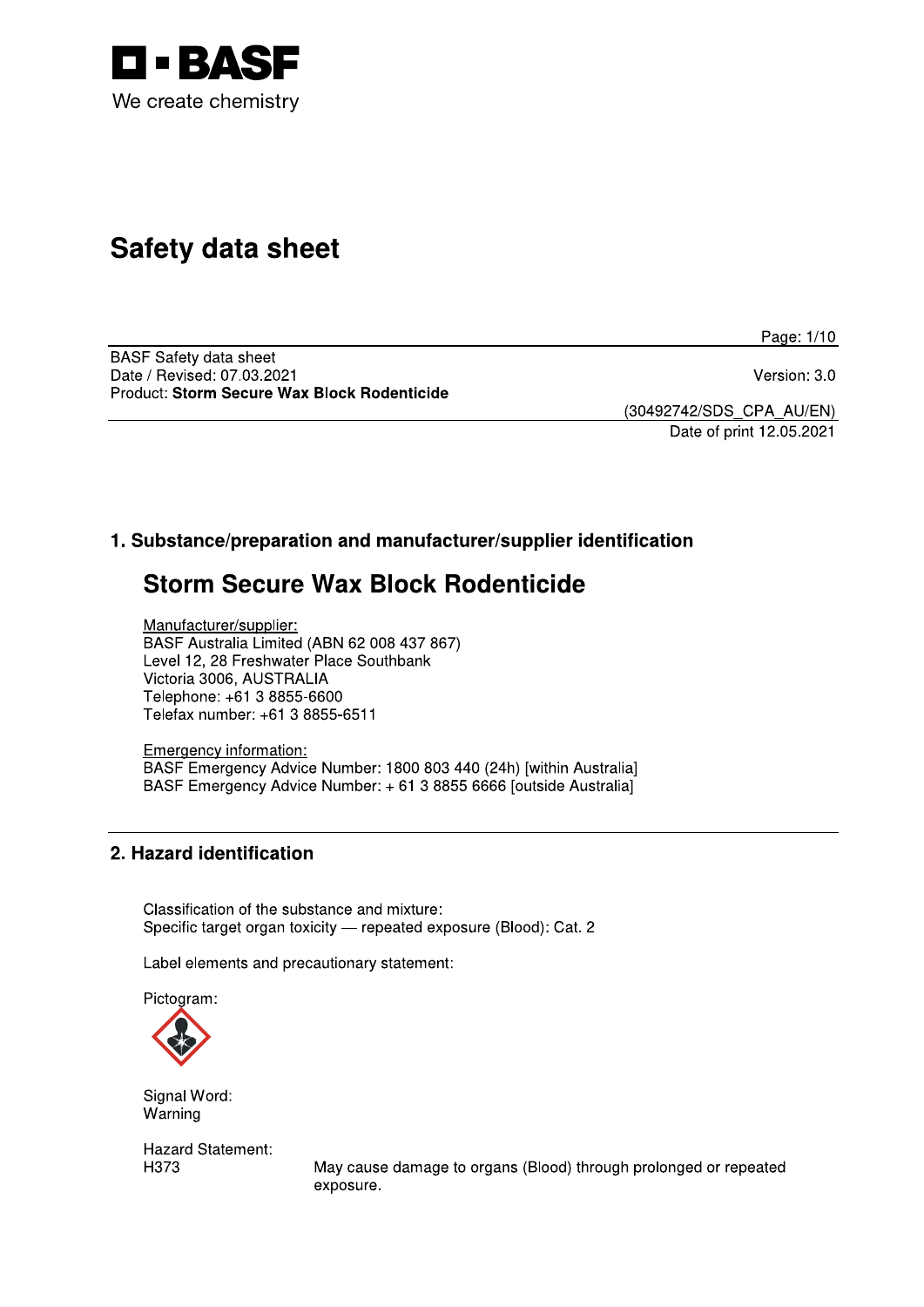Page: 2/10

#### **BASF Safety data sheet** Date / Revised: 07.03.2021 Product: Storm Secure Wax Block Rodenticide

Version: 3.0

(30492742/SDS\_CPA\_AU/EN)

Date of print 12.05.2021

| <b>Precautionary Statement:</b>                                                                                                                                                                               |                                                                                      |  |  |  |  |
|---------------------------------------------------------------------------------------------------------------------------------------------------------------------------------------------------------------|--------------------------------------------------------------------------------------|--|--|--|--|
| P <sub>101</sub>                                                                                                                                                                                              | If medical advice is needed, have product container or label at hand.                |  |  |  |  |
| P <sub>102</sub>                                                                                                                                                                                              | Keep out of reach of children.                                                       |  |  |  |  |
| P <sub>103</sub>                                                                                                                                                                                              | Read carefully and follow all instructions.                                          |  |  |  |  |
| Precautionary Statements (Prevention):<br>P260                                                                                                                                                                | Do not breathe dust.                                                                 |  |  |  |  |
| Precautionary Statements (Response):                                                                                                                                                                          |                                                                                      |  |  |  |  |
| P314                                                                                                                                                                                                          | Get medical advice/attention if you feel unwell.                                     |  |  |  |  |
|                                                                                                                                                                                                               |                                                                                      |  |  |  |  |
| Precautionary Statements (Disposal):                                                                                                                                                                          |                                                                                      |  |  |  |  |
| P <sub>501</sub>                                                                                                                                                                                              | Dispose of contents and container to hazardous or special waste<br>collection point. |  |  |  |  |
| Other hazards which do not result in classification:<br>See section 12 - Results of PBT and vPvB assessment.<br>If applicable information is provided in this section on other hazards which do not result in |                                                                                      |  |  |  |  |
|                                                                                                                                                                                                               |                                                                                      |  |  |  |  |

classification but which may contribute to the overall hazards of the substance or mixture. This product is hazardous to mammals, including domesticated animals, and birds. Exposure of nontarget animals should be prevented.

## 3. Composition/information on ingredients

#### **Chemical nature**

Bait, rodenticide

Contains: Flocoumafen (Content (W/W): 0.005 %)

## 4. First-Aid Measures

General advice: Remove contaminated clothing.

If inhaled: Keep patient calm, remove to fresh air, seek medical attention.

On skin contact: Wash thoroughly with soap and water

On contact with eyes: Wash affected eyes for at least 15 minutes under running water with eyelids held open.

On ingestion: Immediately rinse mouth and then drink 200-300 ml of water, seek medical attention.

Note to physician: Symptoms: coagulation disorders Increased tendency to bleed. In severe cases, massive bleeding from internal organs may result in circulatory shock, which could prove fatal. The onset of symptoms is delayed for up to 4 days after uptake.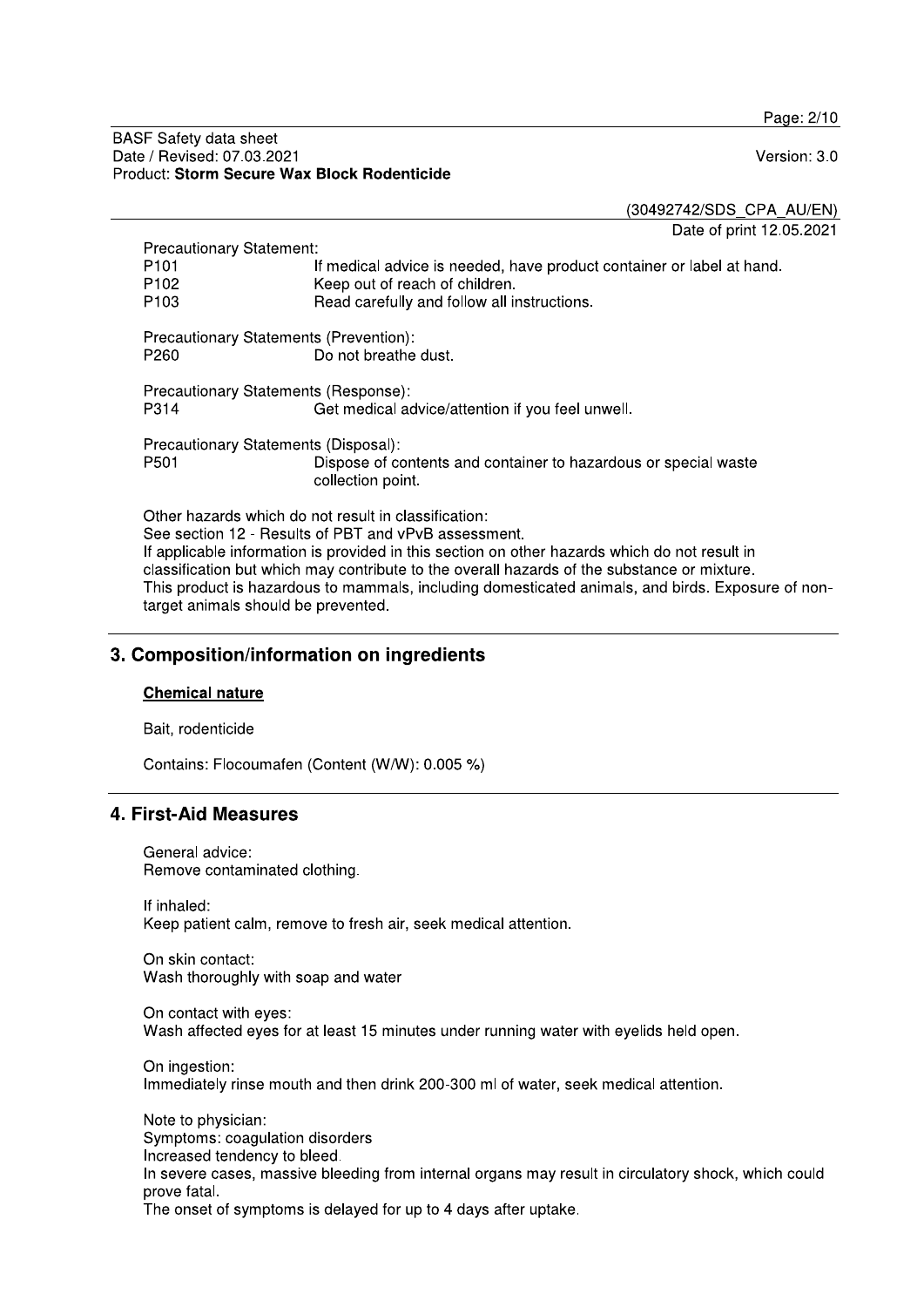Page: 3/10

**BASF Safety data sheet** Date / Revised: 07.03.2021 Product: Storm Secure Wax Block Rodenticide

Version: 3.0

(30492742/SDS\_CPA\_AU/EN)

Date of print 12.05.2021

Hazards: The substance / product is an anticoagulant rodenticide with a coumarin-type mode of action

Treatment: Symptomatic treatment (decontamination, vital functions). Antidote: Vitamin K1 preparation as antidote.

### 5. Fire-Fighting Measures

Suitable extinguishing media: foam, water spray, dry powder

Unsuitable extinguishing media for safety reasons: carbon dioxide

Specific hazards:

carbon monoxide, carbon dioxide, hydrogen fluoride, hydrogen chloride, nitrogen oxides, halogenated compounds, metal oxides, silica compounds, cyanides, sulfur oxides The substances/groups of substances mentioned can be released in case of fire.

Special protective equipment:

Wear self-contained breathing apparatus and chemical-protective clothing.

Further information:

In case of fire and/or explosion do not breathe fumes. Keep containers cool by spraying with water if exposed to fire. Collect contaminated extinguishing water separately, do not allow to reach sewage or effluent systems. Dispose of fire debris and contaminated extinguishing water in accordance with official regulations.

## 6. Accidental Release Measures

Personal precautions:

Avoid dust formation. Use personal protective clothing. Avoid contact with the skin, eyes and clothing.

Environmental precautions: Do not discharge into drains/surface waters/groundwater. Do not discharge into the subsoil/soil.

Methods for cleaning up or taking up:

For small amounts: Contain with dust binding material and dispose of.

For large amounts: Sweep/shovel up.

Avoid raising dust. Dispose of absorbed material in accordance with regulations. Collect waste in suitable containers, which can be labeled and sealed. Clean contaminated floors and objects thoroughly with water and detergents, observing environmental regulations.

## 7. Handling and Storage

#### Handling

No special measures necessary if stored and handled correctly. Ensure thorough ventilation of stores and work areas. When using do not eat, drink or smoke. Hands and/or face should be washed before breaks and at the end of the shift.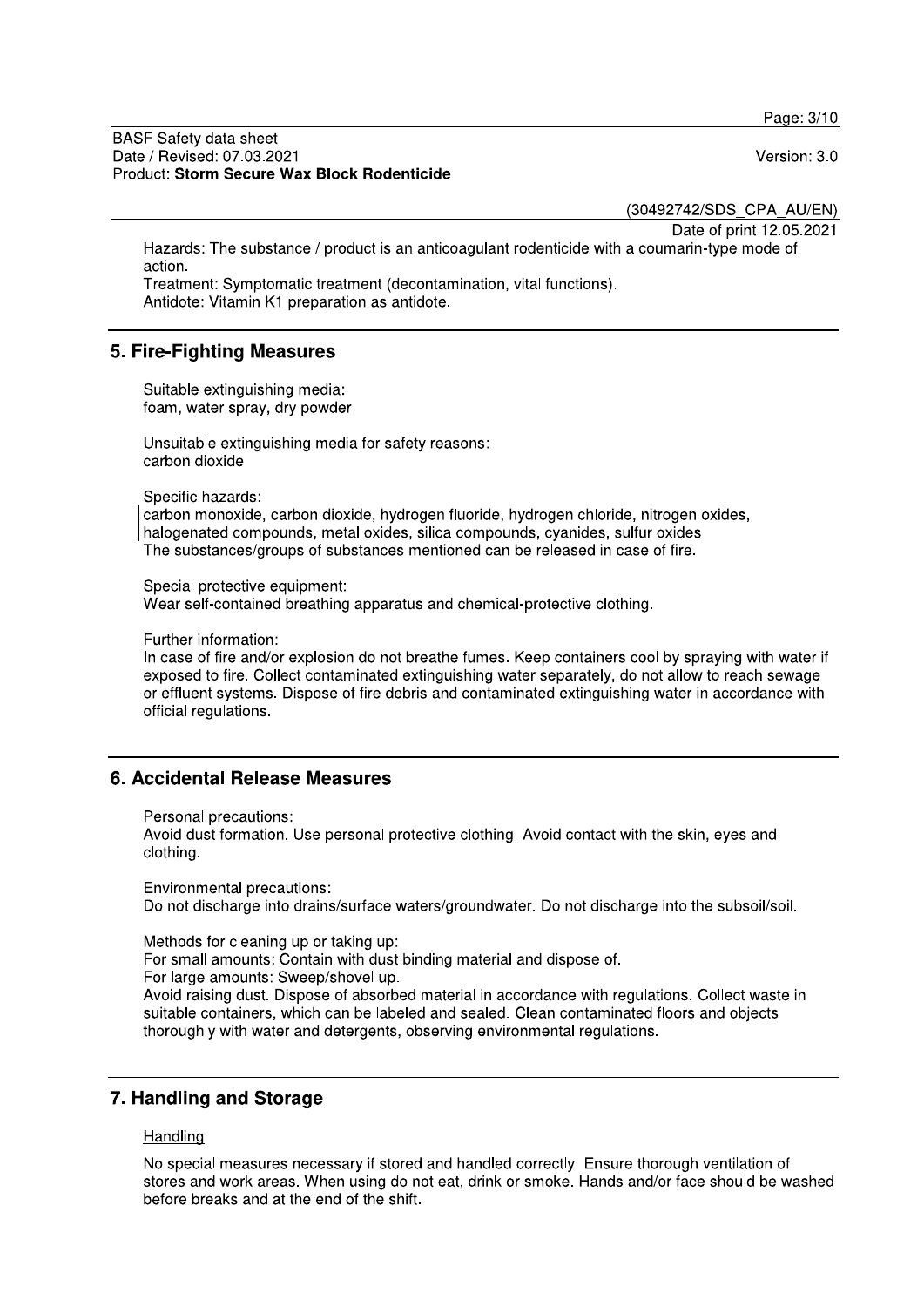Page: 4/10

#### **BASF Safety data sheet** Date / Revised: 07.03.2021 Product: Storm Secure Wax Block Rodenticide

Version: 3.0

(30492742/SDS\_CPA\_AU/EN)

Date of print 12.05.2021

If dead and/or dying rats or mice are found during and after the control program, these must be cleared away immediately in order to avoid secondary poisoning phenomena. Do not apply in the open - cover bait points or use bait boxes.

Protection against fire and explosion:

Avoid dust formation. Dust can form an explosive mixture with air. Prevent electrostatic charge sources of ignition should be kept well clear - fire extinguishers should be kept handy.

#### Storage

Segregate from foods and animal feeds. Odour-sensitive: Segregate from products releasing odours. Further information on storage conditions: Keep away from heat. Protect against moisture. Protect from direct sunlight.

Protect from temperatures above: 30 °C Changes in the properties of the product may occur if substance/product is stored above indicated temperature for extended periods of time.

## 8. Exposure controls and personal protection

Components with occupational exposure limits

Paraffin waxes and Hydrocarbon waxes, 8002-74-2; TWA value 2 mg/m3 (ACGIHTLV), fumes/smoke TWA value 2 mg/m3 (AU NOEL), fumes/smoke TWA value 2 mg/m3 (OEL (AU)), fumes/smoke

Personal protective equipment

Respiratory protection: Respiratory protection not required.

Hand protection:

Protective gloves (EN 374) are required for the safe handling of this product and are also recommended for protection against rodent-borne diseases.

e.g. nitrile rubber (0.4 mm), chloroprene rubber (0.5 mm), polyvinylchloride (0.7 mm) and other Manufacturer's directions for use should be observed because of great diversity of types.

Eye protection: Eye protection not required.

Body protection: Body protection not required.

General safety and hygiene measures:

The statements on personal protective equipment in the instructions for use apply when handling crop-protection agents in final-consumer packing. Wearing of closed work clothing is recommended. Wash contaminated clothing before reuse. Gloves must be inspected regularly and prior to each use. Replace if necessary (e.g. pinhole leaks). Before eating, drinking, or smoking, wash face and hands with soap and water.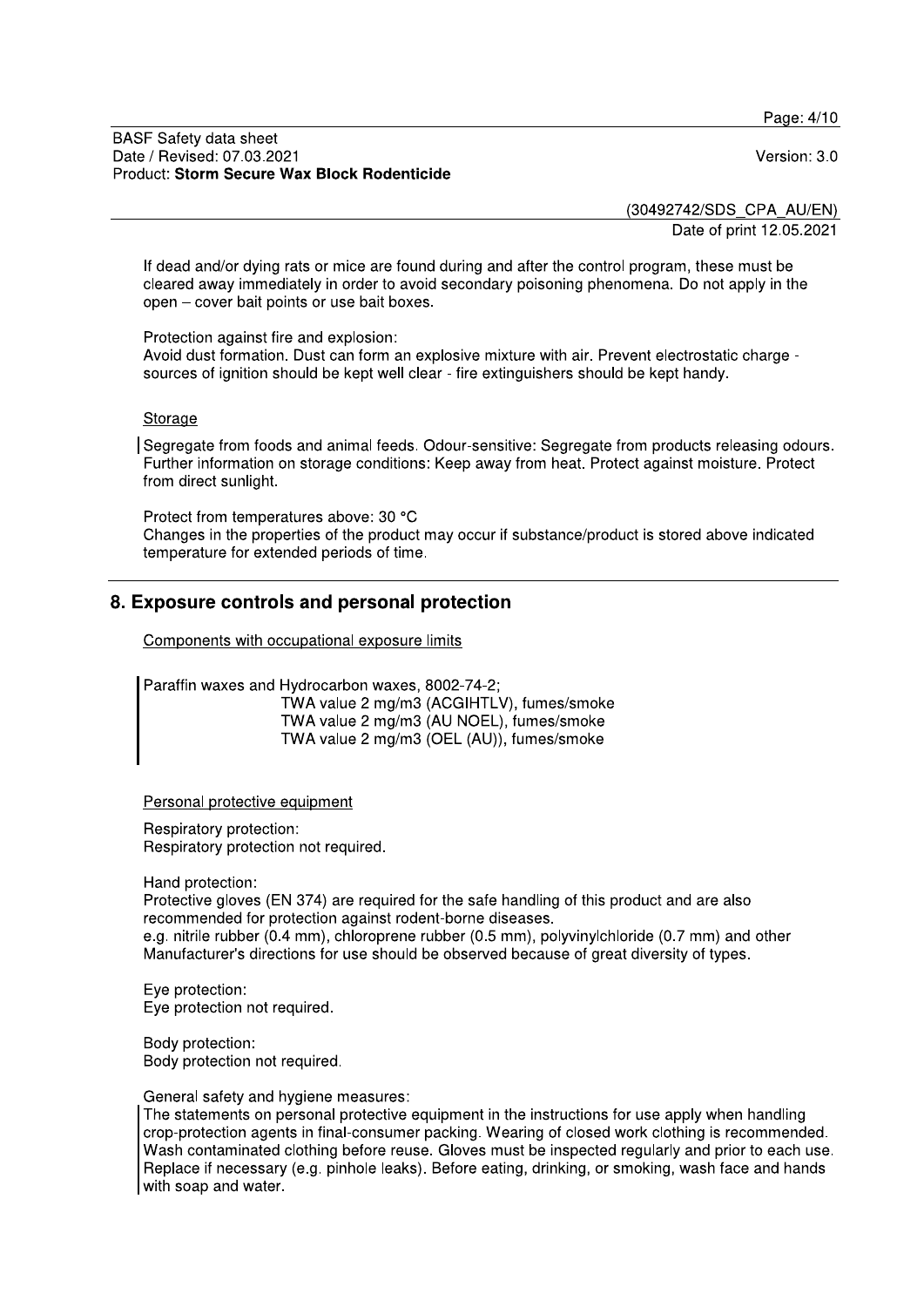Page: 5/10

BASF Safety data sheet<br>Date / Revised: 07.03.2021<br>Product: Storm Secure Wax Block Rodenticide

Version: 3.0

(30492742/SDS\_CPA\_AU/EN)

Date of print 12.05.2021

# 9. Physical and Chemical Properties

|  | Form:<br>Colour:<br>Odour:<br>Odour threshold:                    | solid, blocks<br>blue<br>almost odourless, faint odour, fresh cut grass<br>Not determined due to potential health hazard by inhalation.                                                                               |                              |
|--|-------------------------------------------------------------------|-----------------------------------------------------------------------------------------------------------------------------------------------------------------------------------------------------------------------|------------------------------|
|  | pH value:                                                         | approx. $4 - 7$<br>(20 °C)                                                                                                                                                                                            |                              |
|  | Melting point:                                                    | $>= 64 °C$<br>The statements are based on the<br>properties of the individual<br>components.                                                                                                                          |                              |
|  | Boiling point:                                                    | $>300$ °C<br>The statements are based on the<br>properties of the individual<br>components.                                                                                                                           |                              |
|  | Flash point:                                                      |                                                                                                                                                                                                                       |                              |
|  | Evaporation rate:                                                 | not applicable, the product is a solid                                                                                                                                                                                |                              |
|  |                                                                   | not applicable                                                                                                                                                                                                        |                              |
|  | Flammability (solid/gas): not flammable<br>Lower explosion limit: |                                                                                                                                                                                                                       | (Directive 92/69/EEC, A.10)  |
|  |                                                                   | As a result of our experience with this<br>product and our knowledge of its<br>composition we do not expect any<br>hazard as long as the product is used<br>appropriately and in accordance with<br>the intended use. |                              |
|  | Upper explosion limit:                                            | As a result of our experience with this<br>product and our knowledge of its<br>composition we do not expect any<br>hazard as long as the product is used<br>appropriately and in accordance with<br>the intended use. |                              |
|  | Thermal decomposition:                                            | No decomposition if stored and<br>handled as prescribed/indicated.                                                                                                                                                    |                              |
|  | Self ignition:                                                    | Temperature: 267 °C                                                                                                                                                                                                   |                              |
|  | Self heating ability:                                             | It is not a substance capable of<br>spontaneous heating according to<br>UN transport regulations class 4.2.                                                                                                           |                              |
|  | Explosion hazard:                                                 | Based on the chemical structure<br>there is no indication of explosive<br>properties.                                                                                                                                 | (Directive 84/449/EEC, A.14) |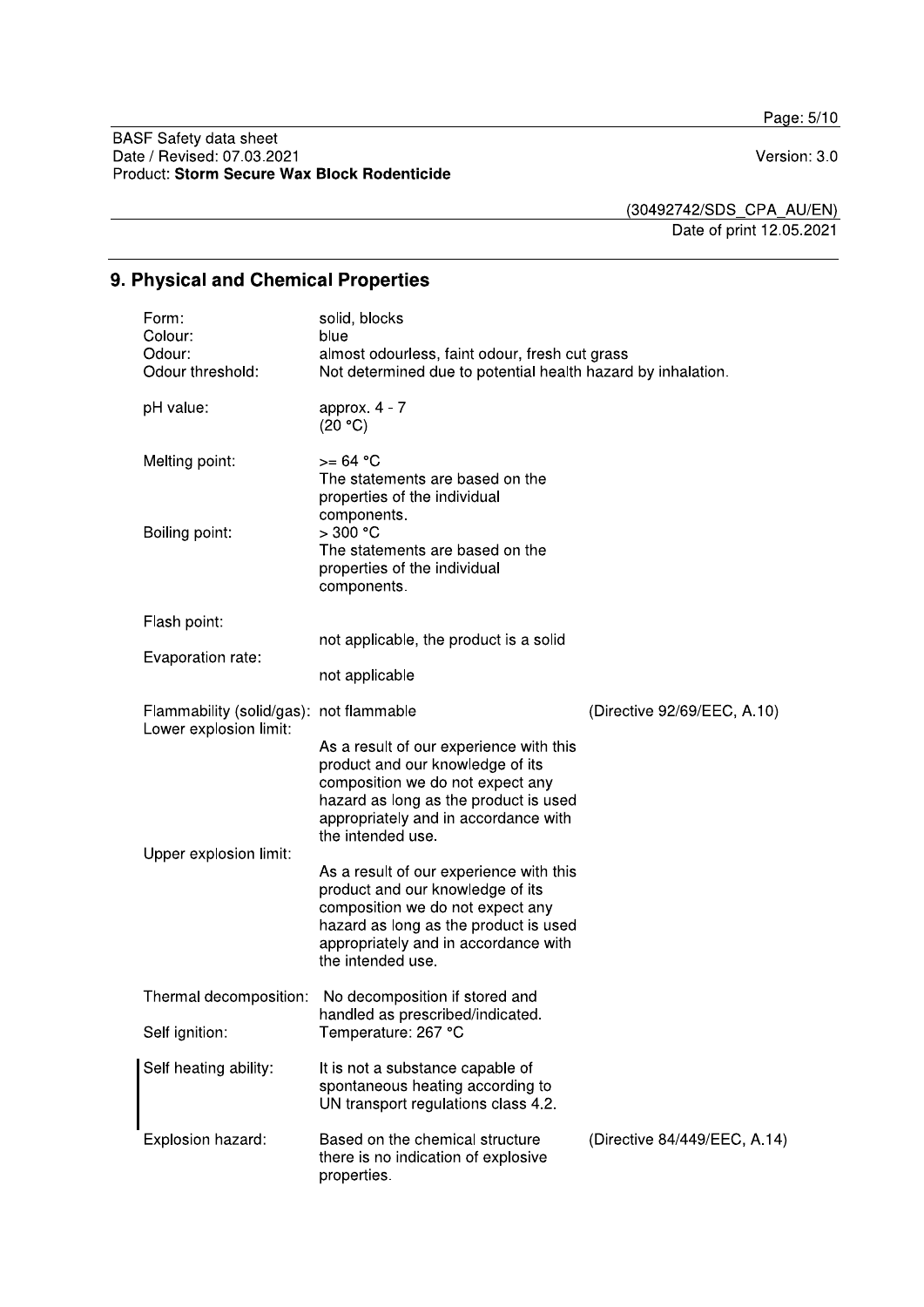Page: 6/10

#### **BASF Safety data sheet** Date / Revised: 07.03.2021 Product: Storm Secure Wax Block Rodenticide

Version: 3.0

(30492742/SDS\_CPA\_AU/EN)

Date of print 12.05.2021

|                                                                                                            | Fire promoting properties:     | Based on its structural properties<br>the product is not classified as<br>oxidizing. |                      |
|------------------------------------------------------------------------------------------------------------|--------------------------------|--------------------------------------------------------------------------------------|----------------------|
|                                                                                                            | Vapour pressure:               | not applicable                                                                       |                      |
|                                                                                                            | Density:                       | approx. $1.27$ g/cm3<br>(20 °C)                                                      | (OECD Guideline 109) |
|                                                                                                            | Relative vapour density (air): | not applicable                                                                       |                      |
| Solubility in water:<br>insoluble<br>Partitioning coefficient n-octanol/water (log Pow):<br>not applicable |                                |                                                                                      |                      |
|                                                                                                            | Viscosity, dynamic:            | not applicable, the product is a solid                                               |                      |

## 10. Stability and Reactivity

Conditions to avoid: See SDS section 7 - Handling and storage.

Thermal decomposition: No decomposition if stored and handled as prescribed/indicated.

Substances to avoid: strong acids, strong bases, strong oxidizing agents

Hazardous reactions: No hazardous reactions if stored and handled as prescribed/indicated.

Hazardous decomposition products: No hazardous decomposition products if stored and handled as prescribed/indicated.

## 11. Toxicological Information

## **Acute toxicity**

Assessment of acute toxicity:

Virtually nontoxic after a single ingestion. Virtually nontoxic by inhalation. Virtually nontoxic after a single skin contact. The product has not been tested. The statement has been derived from substances/products of a similar structure or composition.

Experimental/calculated data: LD50 rat (oral):  $> 5,000$  mg/kg

LC50 (by inhalation): Not inhalable due to the physico-chemical properties of the product.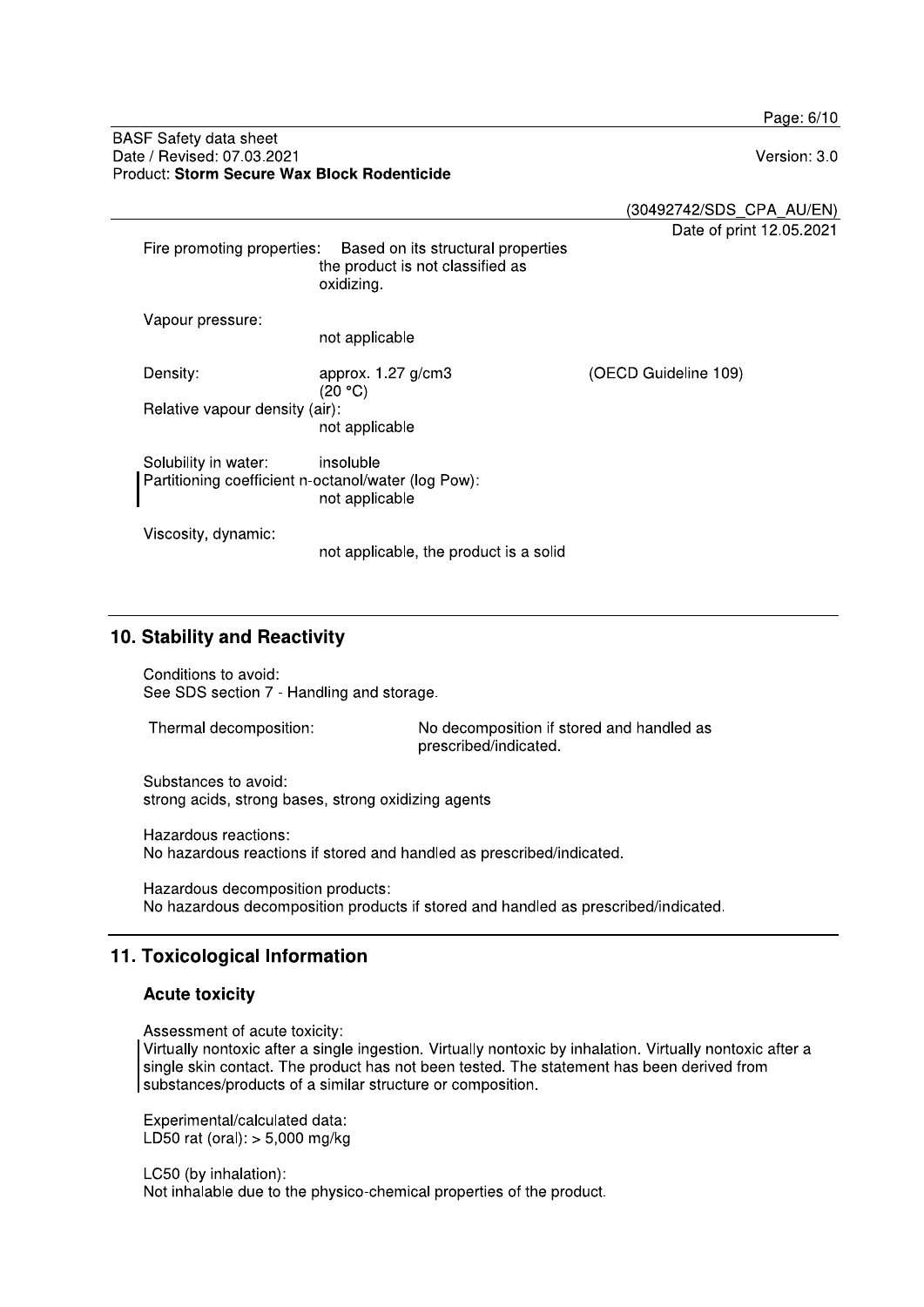Page: 7/10

Version: 3.0

(30492742/SDS CPA AU/EN)

Date of print 12.05.2021

LD50 rat (dermal):  $>$  5,000 mg/kg

#### **Irritation**

Assessment of irritating effects:

The product has not been tested. The statement has been derived from substances/products of a similar structure or composition. Not irritating to the eyes. Not irritating to the skin.

Experimental/calculated data: Skin corrosion/irritation rabbit: non-irritant

Serious eye damage/irritation rabbit: non-irritant

#### Respiratory/Skin sensitization

Assessment of sensitization:

The product has not been tested. The statement has been derived from substances/products of a similar structure or composition. There is no evidence of a skin-sensitizing potential.

Experimental/calculated data: modified Buehler test guinea pig: Non-sensitizing.

## **Germ cell mutagenicity**

Assessment of mutagenicity:

The product has not been tested. The statement has been derived from the properties of the individual components. Mutagenicity tests revealed no genotoxic potential.

#### Carcinogenicity

Assessment of carcinogenicity:

The product has not been tested. The statement has been derived from the properties of the individual components. The results of various animal studies gave no indication of a carcinogenic effect.

#### **Reproductive toxicity**

Assessment of reproduction toxicity: The product has not been tested. The statement has been derived from the properties of the individual components. The results of animal studies gave no indication of a fertility impairing effect.

## **Developmental toxicity**

Assessment of teratogenicity:

The product has not been tested. The statement has been derived from the properties of the individual components. Animal studies gave no indication of a developmental toxic effect at doses that were not toxic to the parental animals.

## Specific target organ toxicity (single exposure):

Assessment of STOT single:

Based on the available information there is no specific target organ toxicity to be expected after a single exposure.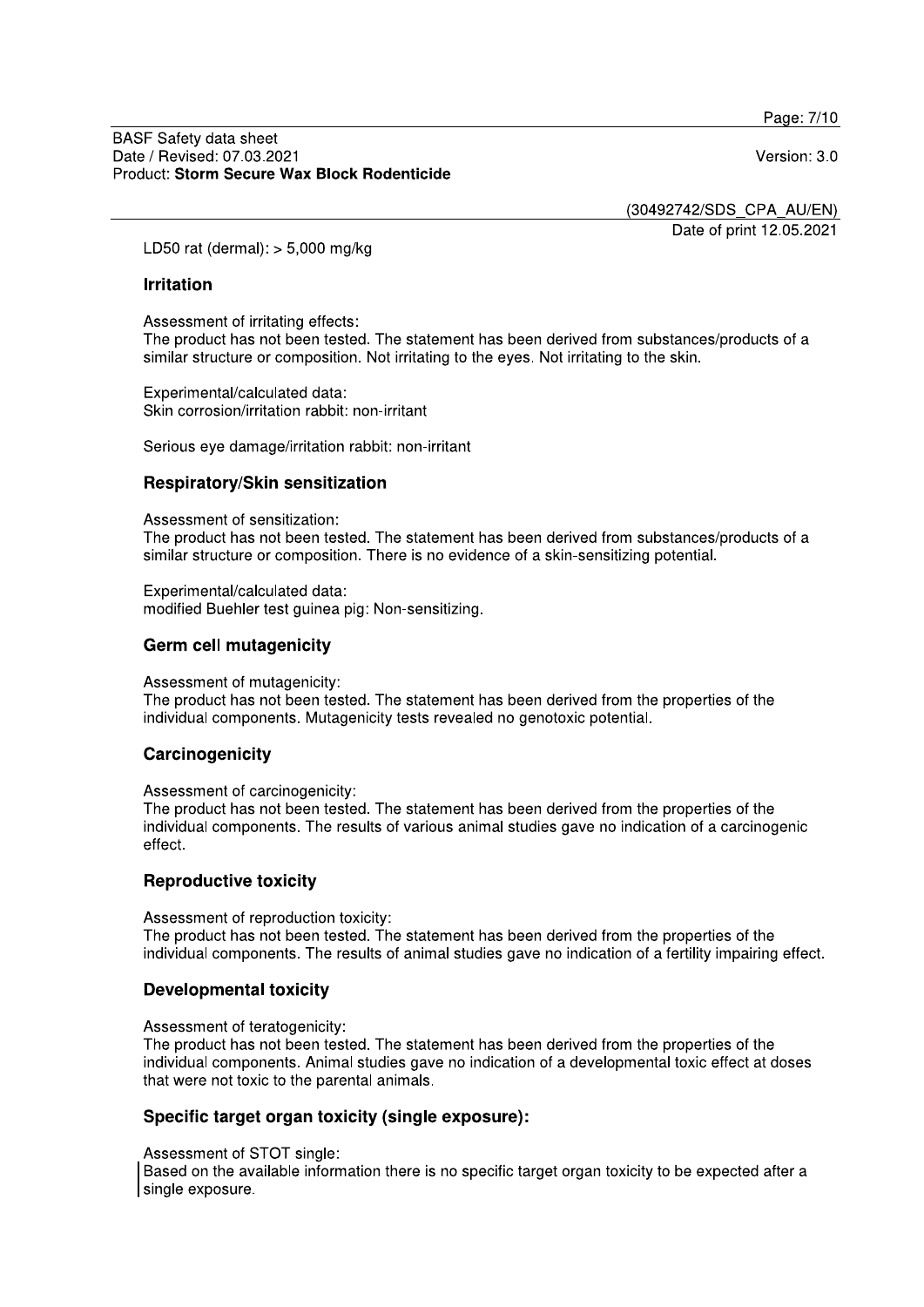Page: 8/10

#### **BASF Safety data sheet** Date / Revised: 07.03.2021 Product: Storm Secure Wax Block Rodenticide

Version: 3.0

(30492742/SDS CPA AU/EN)

Date of print 12.05.2021

Remarks: The product has not been tested. The statement has been derived from the properties of the individual components.

## Repeated dose toxicity and Specific target organ toxicity (repeated exposure)

Assessment of repeated dose toxicity: The product has not been tested. The statement has been derived from the properties of the individual components.

Information on: Flocoumafen Assessment of repeated dose toxicity: Repeated exposure to small quantities may affect certain organs. Damages the coagulation system. 

## **Aspiration hazard**

No aspiration hazard expected. The product has not been tested. The statement has been derived from the properties of the individual components.

## Other relevant toxicity information

Misuse can be harmful to health.

## 12. Ecological Information

## **Ecotoxicity**

Assessment of aquatic toxicity:

There is a high probability that the product is not acutely harmful to aquatic organisms. The product has not been tested. The statement has been derived from the properties of the individual components.

Information on: Flocoumafen Toxicity to fish: LC50 (96 h) 0.067 mg/l, Oncorhynchus mykiss (OECD Guideline 203) --------------------------------

Information on: Flocoumafen Aquatic invertebrates: EC50 (48 h) 0.17 mg/l, Daphnia magna (OECD Guideline 202, part 1)

Information on: Flocoumafen Aquatic plants: EC50 (72 h) > 18.2 mg/l (growth rate), Pseudokirchneriella subcapitata (OECD Guideline 201)

EC10 (72 h) > 18.2 mg/l (growth rate), Pseudokirchneriella subcapitata (OECD Guideline 201) -------------------------------

Information on: Flocoumafen Chronic toxicity to fish: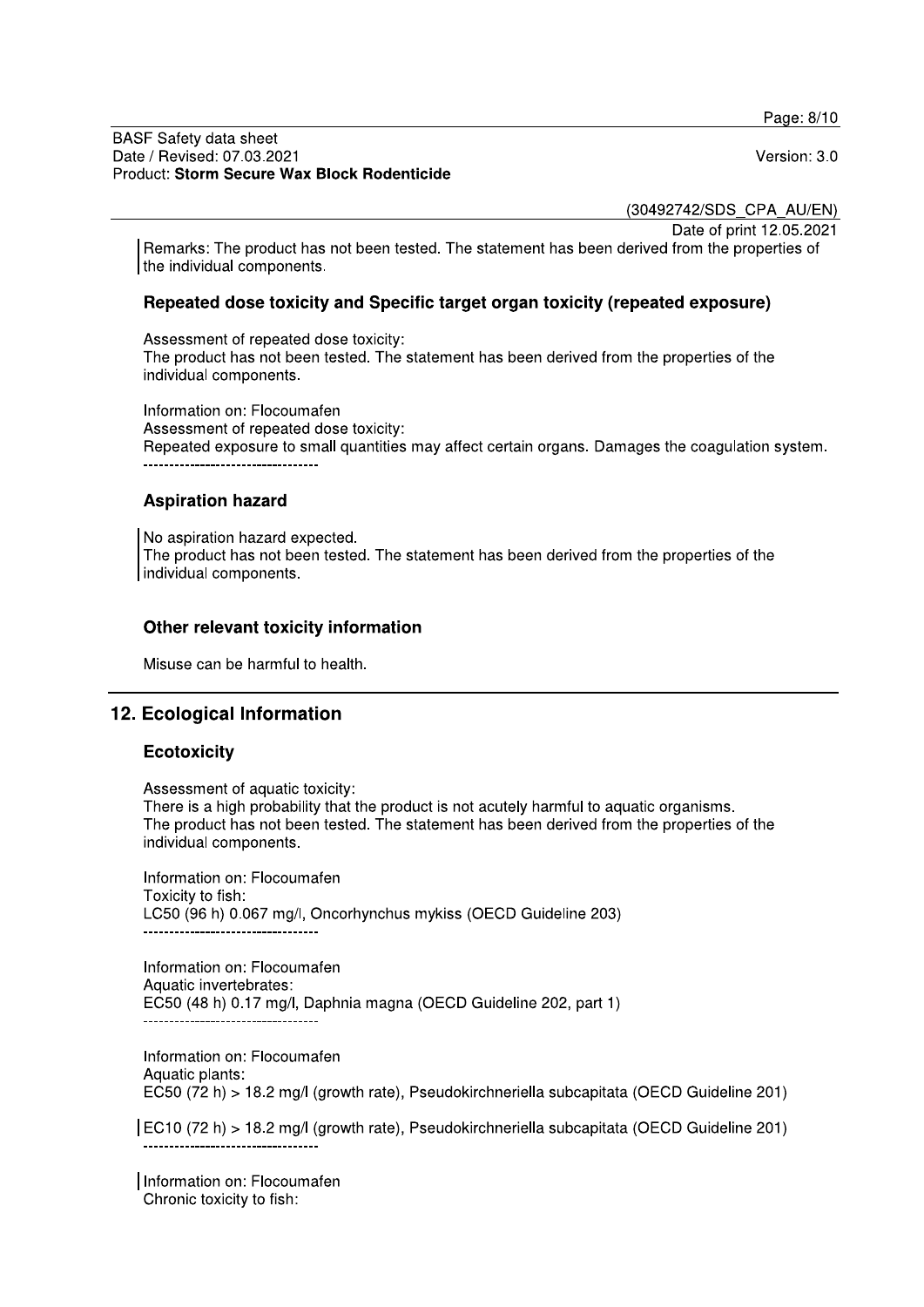Page: 9/10

#### **BASF Safety data sheet** Date / Revised: 07.03.2021 Product: Storm Secure Wax Block Rodenticide

Version: 3.0

(30492742/SDS CPA AU/EN)

Date of print 12.05.2021

No observed effect concentration (28 d) < 0.1 mg/l, Brachydanio rerio (other, Flow through.)

Assessment of terrestrial toxicity: Hazardous to birds and mammals.

### **Mobility**

Assessment transport between environmental compartments: The product has not been tested. The statement has been derived from the properties of the individual components.

Information on: Flocoumafen Assessment transport between environmental compartments: Following exposure to soil, adsorption to solid soil particles is probable, therefore contamination of groundwater is not expected.

----------------------------------

### **Persistence and degradability**

Assessment biodegradation and elimination (H2O): The product has not been tested. The statement has been derived from the properties of the individual components.

Information on: Flocoumafen Assessment biodegradation and elimination (H2O): Not readily biodegradable (by OECD criteria).

-------------------------------

## **Bioaccumulation potential**

Assessment bioaccumulation potential: The product has not been tested. The statement has been derived from the properties of the individual components.

Information on: Flocoumafen Bioaccumulation potential: Bioconcentration factor: > 2,000 Accumulation in organisms is expected. 

## **Additional information**

Other ecotoxicological advice: Must not be discharged into the environment.

## **13. Disposal Considerations**

Must be sent to a suitable incineration plant, observing local regulations.

Contaminated packaging: Contaminated packaging should be emptied as far as possible and disposed of in the same manner as the substance/product.